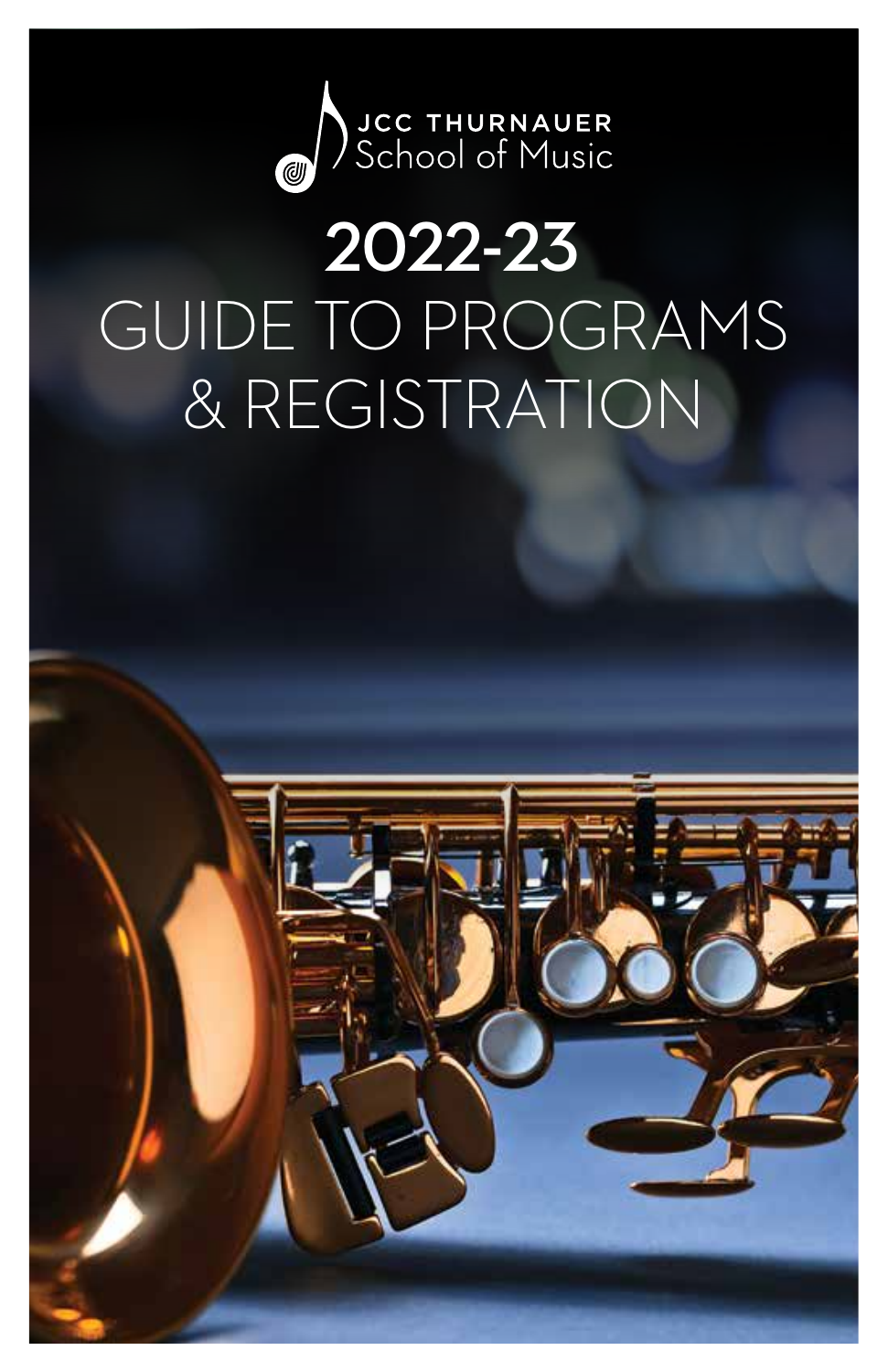## WELCOME FROM THE DIRECTOR

Thank you for choosing the JCC Thurnauer School of Music. We look forward to your being part of our music school family! Our curriculum is designed as a full-year program (30 weeks) to give each student the best possible music education.

I want to share with you a philosophy I passionately believe in: Joining a music school is not only about learning to play an instrument. It is about the excitement and opportunity to experience and understand the range of responses one feels when listening to music and making music.

To accomplish this, we build on the learning that takes place in the private lesson by encouraging every student to participate in instrumental group classes, ensembles, and creative musicianship classes.

Playing in an ensemble or group class teaches students how to listen and how to collaborate effectively with other musicians. In creative musicianship classes, students sharpen their understanding of how music is put together—important information for practicing, performing, and interpretation of repertoire.

And we offer a wealth of opportunities to connect with music through recitals, concerts, master classes and special performances, during the school year. Be inspired by the music of fellow students and the artistry of renowned musicians.

Many of our private lesson teachers have found that virtual lessons, while not a substitute for in-person teaching, do offer unique benefits. We continue to offer virtual lessons in addition to in-person lessons, making it easier for students to schedule multiple lessons a week. And as our experience has shown us that creative musicianship can be taught successfully online, we continue to offer these classes both in-person and virtually.

We are creating a community that integrates naturally with our modern everyday life and now includes our outreach to Facebook and Instagram pages. Please follow us!

If you are a new student to the school, please make an appointment to meet with me. If you are a returning student and would like to change your program, add a secondary instrument, or need general guidance, feel free to make an appointment to talk with me. Meetings can be arranged by emailing rsearles@jccotp.org.

Making music together at any age nourishes our soul, contributes greatly to lifelong wellbeing, and brings us the greatest joy.

Musikgarten Classes, Jewish Music and Movement, Piano Partners, Young Drummers, Ukulele Strummers, and Instrument Exploration will begin the week of Sunday, September 11, 2022. All other offerings and private lesson programs will begin the week of Sunday, October 2, 2022.

Warmly, Dorothy Kaplan Roffman, Founding Director

### ABOUT THE JCC THURNAUER SCHOOL OF MUSIC

*In an environment of personal success, friendship and fun, the JCC Thurnauer School of Music promotes the understanding, performance and enjoyment of music at the highest levels, enriching lives throughout northern New Jersey and beyond.* 

As a leading community music school in New Jersey, the JCC Thurnauer School of Music is open to everyone with a desire to learn about music. Designated a "Major Arts Institution" by the New Jersey State Council on the Arts, it offers a rigorous and comprehensive program of private lessons for students of all ages on piano, strings, woodwinds, brass, percussion and voice; musicianship classes; and orchestral, choral, jazz, and chamber ensembles.

Reaching over 5,000 individuals annually, the School also offers master classes with nationally and internationally renowned artists; concerts including the Thurnauer Chamber Music Series, with distinguished faculty members and guest artists; student performances throughout the tri-state area; and highly regarded partnerships with public and private schools in the community.

Thurnauer students have performed at Lincoln Center, Carnegie Hall, the Metropolitan Museum of Art, Disney World, Madison Square Garden, on PBS and WNET and in the feature film Music of the Heart. Concert and master class artists have included Itzhak Perlman, Wynton Marsalis, Joshua Bell, Yefim Bronfman, Paula Robison, Paquito D'Rivera and Mark O'Connor.

Alumni have gone on to the Juilliard School, Manhattan School of Music, Mannes College of Music, the Peabody Conservatory, the Cleveland Institute of Music, Curtis Institute of Music, the Berklee College of Music, and the Royal Northern College of Music in England as well as Columbia, Barnard, Stanford, Oberlin, Indiana and Yale.

The Thurnauer School is honored to receive funding from the National Endowment for the Arts and the New Jersey State Council on the Arts. The school was also a recipient of a special award "in recognition of excellence and high standards" from the Chamber Music Society of Lincoln Center. The Thurnauer School of Music is an integral part of the Kaplen JCC on the Palisades and a member of the National Guild for Community Arts Education.

#### **2** jccotp.org/arts/thurnauer-school **3**

## TABLE OF **CONTENTS**

| <b>Music Education</b><br>@ Thurnauer 5              |
|------------------------------------------------------|
| <b>Classes for</b><br>Young<br>Children 7            |
| Introductory<br>Instrumental<br>Classes. 9           |
| <b>Young Artists</b><br>Programs 11                  |
| Jazz <u>13</u>                                       |
| Creative<br>Musicianship<br>Classes. <mark>15</mark> |
| Composition 17                                       |
| Making Music<br>Together. 19                         |
| <b>Additional</b><br>Offerings 21                    |
| Music for<br>Adults 23                               |
| Guide to<br><b>Online</b><br>Registration 25         |
| <b>Terms and</b><br>Conditions. 26                   |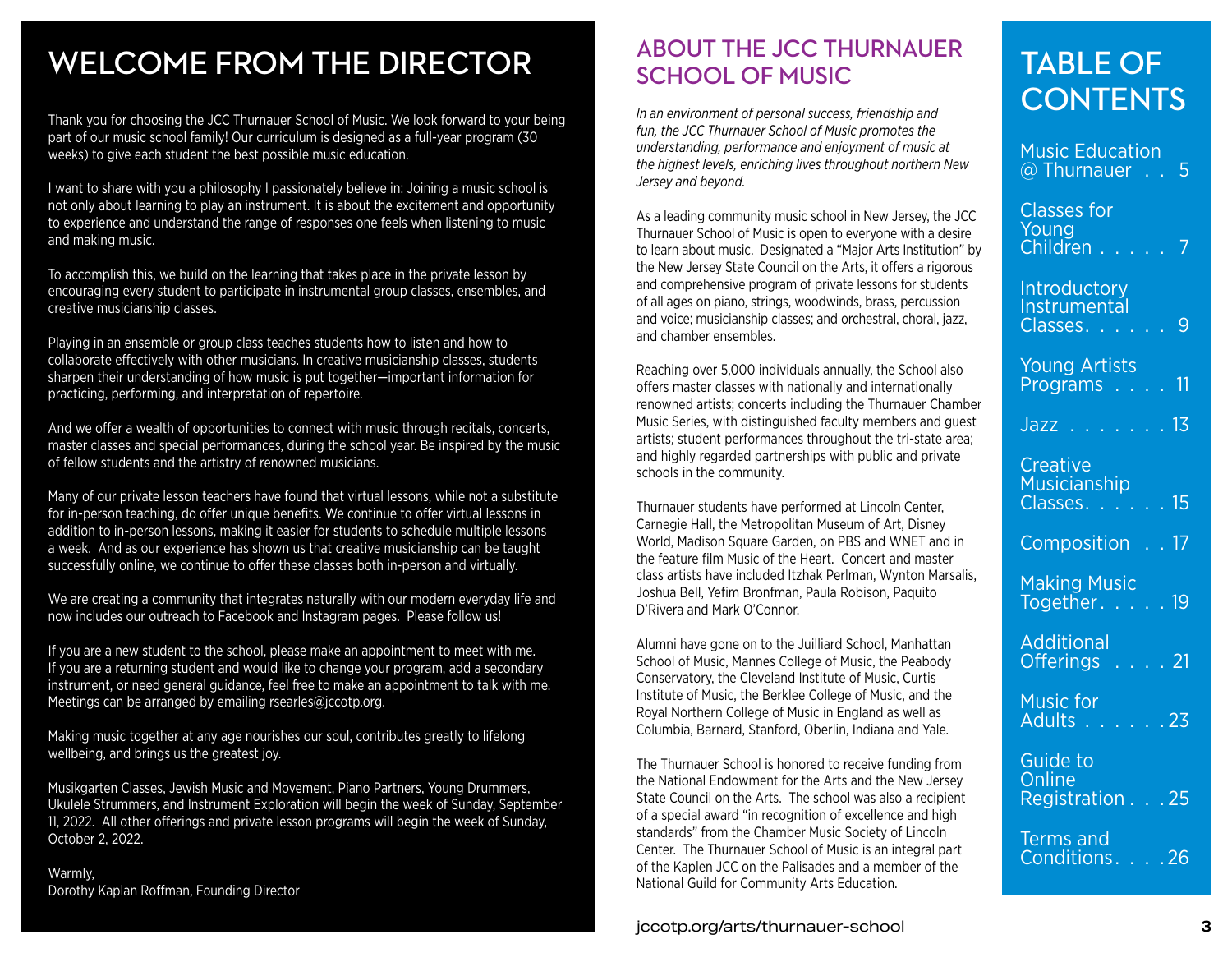

### **MUSIC** EDUCATION @ THURNAUER

| <b>INSTRUMENT</b>                                                  | <b>AGE</b>       |
|--------------------------------------------------------------------|------------------|
| <b>VIOLIN</b>                                                      | $3+$             |
| CELLO                                                              | $3+$             |
| <b>FLUTE</b>                                                       | $3+$             |
| <b>GUITAR</b>                                                      | $4+$             |
| <b>PIANO</b>                                                       | $4+$             |
| <b>PERCUSSION</b><br>(includes Drum set)                           | $4+$             |
| <b>HARP</b>                                                        | $5+$             |
| <b>RECORDER</b>                                                    | $5+$             |
| <b>UKULELE</b>                                                     | $5+$             |
| <b>VIOLA</b>                                                       | $5+$             |
| <b>VOICE</b>                                                       | $6+$             |
| <b>CLARINET</b>                                                    | $\overline{I^+}$ |
| <b>BASSOON</b><br>(depending on size of student)                   | $8+$             |
| <b>FRENCH HORN</b>                                                 | $8+$             |
| <b>OBOE</b>                                                        | 8+               |
| <b>SAXOPHONE</b>                                                   | $8+$             |
| <b>DOUBLE BASS</b>                                                 | $8+$             |
| <b>TRUMPET</b>                                                     | 8+               |
| <b>LOW BRASS</b><br>(Baritone Horn, Trombone,<br>Tuba & Euphonium) | $10+$            |

Adults may take private instruction in all instruments



## HOW DO I CHOOSE WHAT IS RIGHT FOR MY CHILD?

Every child learns differently. We believe a musical journey begins at birth and can include opportunities to listen to and interact with music. For ages 3 mos.-3 yrs., early childhood classes (page 7) and introductory instrumental classes (page 9) prepare children to study an instrument by nurturing and developing their listening skills and physical responses to the music they are hearing.

The chart on the left is a guide to the best age for a child to begin to learn an instrument.

For violin, cello and piano, two private lessons a week are required for children at the beginning and intermediate levels. For all other instruments, two lessons a week are strongly encouraged. Private lesson programs are available through the Young Artists Programs (page 11).

For older students 8 and above, there is also an option available for semi-private lessons on woodwinds and brass (page 11) at the beginning and intermediate levels. This provides the opportunity for a student to discover a woodwind or brass instrument and share lessons with a friend before embarking on private lessons.

A meeting for prospective students and their families with the director of the Thurnauer School allows the director to shape each child's music program. To schedule an appointment, email rsearles@jccotp.org.

**4** jccotp.org/arts/thurnauer-school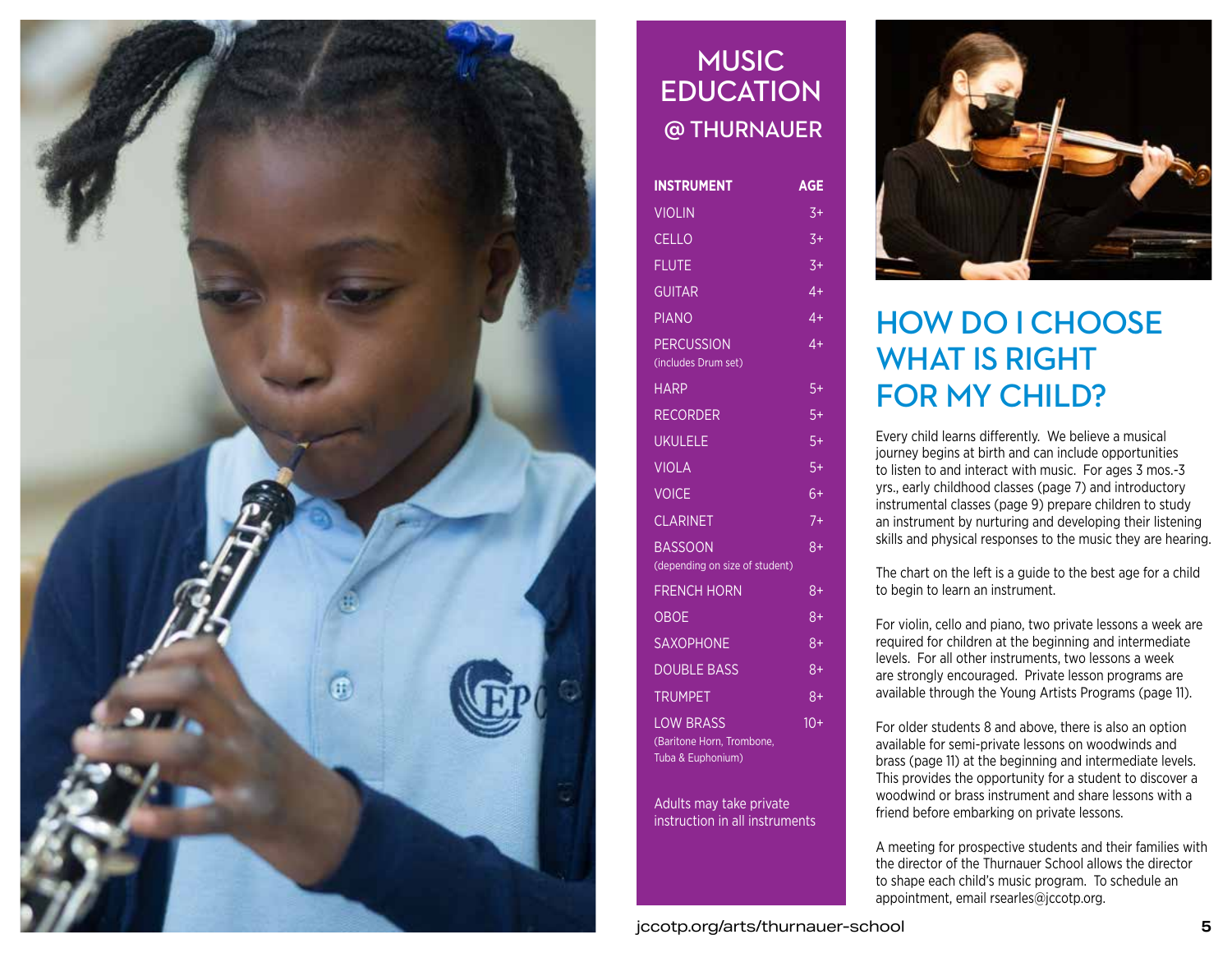## CLASSES FOR YOUNG CHILDREN

Musikgarten classes are an ideal introduction to music for young children in a fun and welcoming environment filled with exciting songs, musical movement, dramatic play, and storytelling. Families receive home materials that reinforce lessons and involve the whole family! All our teachers are highly experienced music educators who love to share their passion and knowledge of music with children. Classes start the week of 9/11. Classes will be held in person.



#### Musikgarten's® Music For Babies AGES 3-12 MONTHS

Designed for babies and grown-ups, each class features bouncing and rocking songs, wiggle and peek-a-boo games, a dance party, and other fun activities. Continue the music party at home with a delightful CD with digital download recorded by a fine children's choir and outstanding instrumentalists. Guidebooks, rhythm sticks, a Musikgarten® rattle, and a colorful scarf give you and your child hours of enjoyment.

#### Musikgarten's® Music For Toddlers: My Day And Animal Friends AGES 12-36 MONTHS

Toddlers and grown-ups sing, chant, dance, listen, and play simple instruments! Our joyful music classes feature activities for vocal exploration, body awareness and coordination. Families receive a special CD with digital download, a parent activity book, and a colorful scarf to use at home for more fun time together.

#### Jewish Music and Movement AGES 6 MONTHS-2.5 YEARS

Sing Shalom! Our classes are designed to encourage joyful, active participation and play through music, both Jewish and secular! Through traditional Jewish songs, singing games, fingerplays, rhythmic exploration, and movement, we help children explore their voice, learn to keep the beat, and develop their imagination and creativity Jewishly!

#### Musikgarten's® Cycle of Seasons: Wind Dancers and Sun Catchers AGES 3-4 YEARS

language and participate in dramatic play within the theme of the four seasons. Children sing, move, play musical games, explore instruments, and improvise through musical activities and attention and self-expression. Children sing, chant, move, chant, move, chant, move, chant, move, chant, move, storytelling that build alertness and creativity. Family packets include CDs with digital  $\frac{1}{2}$  seasons to use  $\frac{1}{2}$  above to use  $\frac{1}{2}$  above  $\frac{1}{2}$  above  $\frac{1}{2}$ download for use at home to increase family involvement in the learning process.  $\blacksquare$ Through music, nurture your child's ability to use

#### Musikgarten's® Music Makers: In the Wild!

#### AGES 5-6

Through music, children learn about animals, plants, and the environment! Children join in improvised and structured movement, play instruments, sing, and participate in guided listening activities. The students work with written musical patterns and create their own simple songs. This developmentally sound approach to music literacy builds symbolic thinking, concentration, memory, and selfexpression. Families receive CDs with digital download, songbooks, posters, game pieces, and a parent guidebook.

#### Musikgarten's® Music Makers: Around the World AGES 6-7

Explore the music of the world and our own Native American and African American heritage. Children learn songs, dances, stories, rituals, and customs of these cultures to help them learn about and understand others around the world. By the end of the year, students are able to read and compose with simple notation. This class is excellent for preparing students for Beginning Creative Musicianship and private instrumental lessons. Families receive CDs with digital download, recordings, games, song pages, and a viewfinder.

For full descriptions and to register, please scan the QR code or go to jccotp.org/programs/classes-for-youngchildren-and-introductory-instrumentalclasses/. Our offerings change from time to time, so check with us often to see what's available!

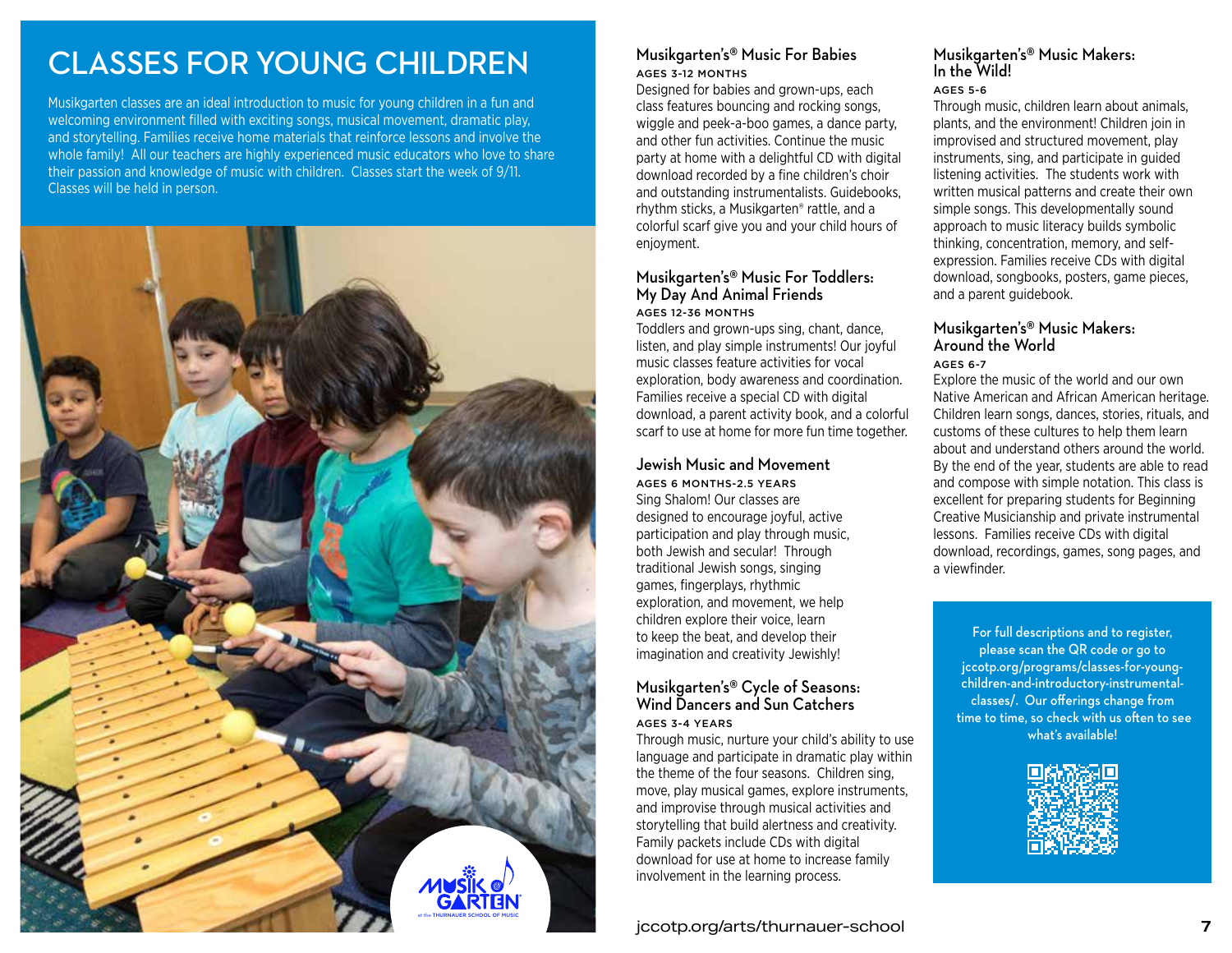

## **INTRODUCTORY** INSTRUMENTAL CLASSES

AGES 4-6

Join one of our introductory classes to get ready for an instrumental program! Classes start the week of 9/11. Classes will be held in person.

#### Piano Partners AGES 4-6

Discover the fun of playing the piano and learning simple songs in a small class setting that prepares children for individual lessons!

### Young Drummers

#### AGES 4-6

Students love this fun "drumtastic" class where they learn to improvise, keep a steady beat, play in a group and develop their own rhythmic and dynamic musical ideas!

#### Instrument Exploration AGES 4-6

Students explore the guitar, piano, violin and flute in a small group setting and receive 7-8 weeks of instruction on each instrument!

#### Ukulele Strummers

#### AGES 4-6

If you're looking for a fun instrument for you and your child, the ukulele is a perfect choice – learn the basics of ukulele playing!



For full descriptions and to register, please scan the QR code or go to jccotp.org/ programs/classes-for-young-children-andintroductory-instrumental-classes/.

Our offerings change from time to time, so check with us often to see what's available!





**8** jccotp.org/arts/thurnauer-school **9**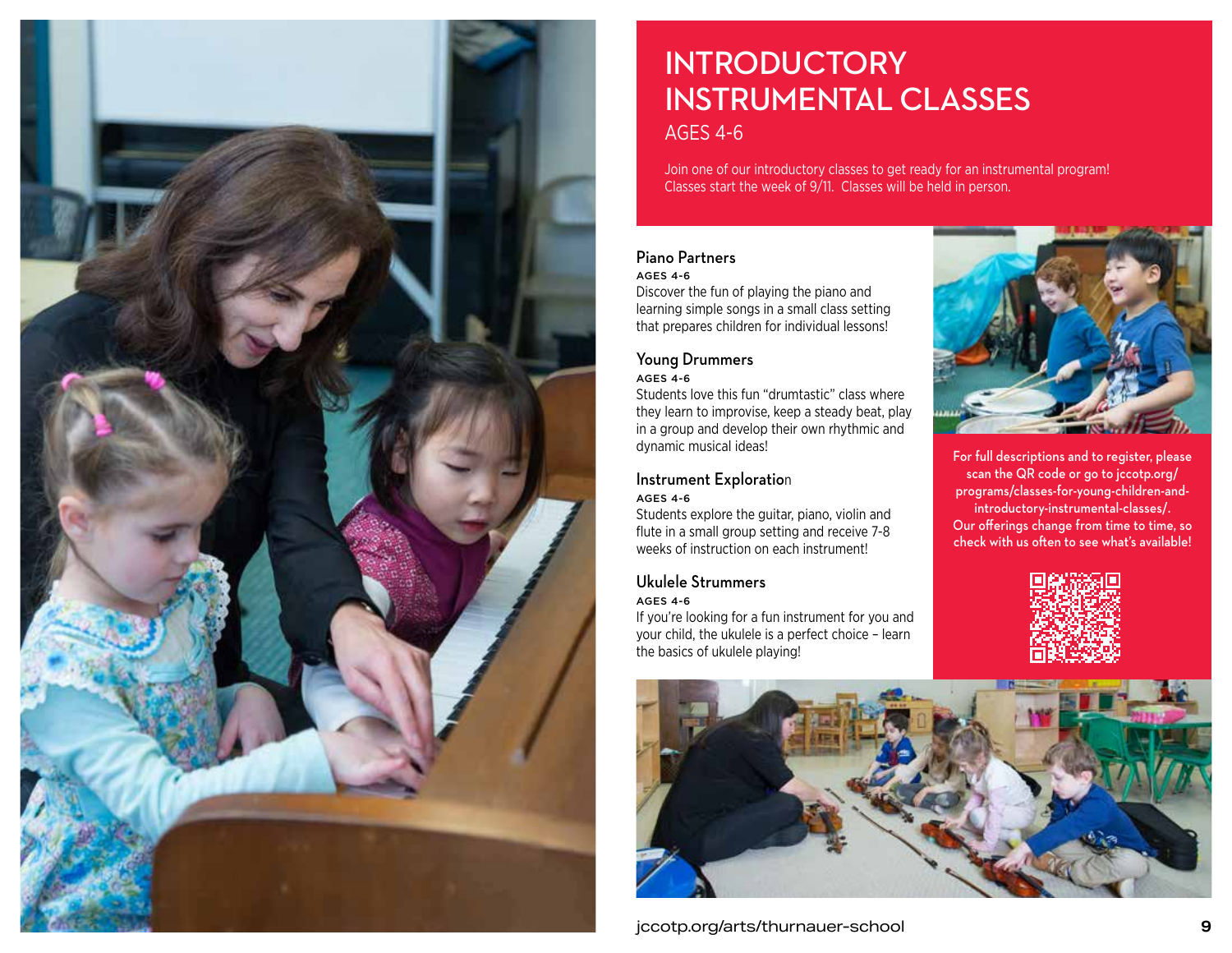### YOUNG ARTISTS PROGRAMS

Ages 3+ & All Levels

All programs start 10/2 and are tailored for our 30-week music school year.



#### Private Lesson Programs are available for students at all levels of study.

- ∙ Strings violin, viola, cello, double bass, harp, guitar\*, ukulele
- ∙ Piano
- ∙ Percussion drums and drumset, xylophone, marimba, timpani, hand drums and hand percussion
- ∙ Winds flute, recorder, clarinet, oboe, saxophone, bassoon
- ∙ Brass trumpet, baritone horn, French horn, trombone, tuba, euphonium
- ∙ Voice

\*Suzuki guitar requires parents to participate in eight education workshops.

#### **Lessons are taught in person and virtually.**

For virtual instruction, students may need additional items to set up their home space for the best learning experience; details provided upon inquiry.

Program and length of lesson depend on age and ability of the student and the recommendation of teacher or director. For violin, cello and piano, two private lessons a week are required for children at the beginning and intermediate levels. For all other instruments, two lessons a week are strongly encouraged.

Private lessons without additional classes (on any instrument including voice) are only available in the student's first year at Thurnauer. After the first year, students are required to add one or more classes or ensembles to their program to complement their private study and enrich their musical development. For ages 8 and older, a creative musicianship class is strongly encouraged.

For intermediate and advanced students, expert support and preparation are available for band and orchestra instruments, county and regional/ all-state competitions, and college applications.

#### Semi-Private Lessons for Woodwinds & Brass AGES 8+

(for all instruments except flute, which is 4+) Open to students at all levels, semi-private lessons offer a flexible alternative to private

**10** jccotp.org/arts/thurnauer-school **11**

lessons. The curriculum is tailored to the students' learning pace and needs, and focuses on basic technique, tone production and musicreading skills. Many opportunities are provided for students to perform in solo recitals and concert events. Class size is limited to 2 for all instruments except flute, which is limited to 4.

Beginning students take one 45-minute semiprivate lesson/week. Intermediate students take one 60-minute semi-private lesson/week. At the advanced level, students enroll for private lessons through the Young Artists Programs.

Flute – ages 4+ Clarinet – ages 8+ French horn – ages 8+ Oboe – ages 8+ Bassoon – ages 8+ Trumpet – ages 8+ Low brass (Baritone horn, trombone, tuba and euphonium) – ages 10+

#### Secondary Instrument

Students already enrolled in a program at the Thurnauer School may add additional private lessons on a secondary instrument or voice.

#### Audition and Competition Coaching

For advanced students of cello, piano and violin. ∙ Schedule one or more private advisory lesson with quest artists faculty. Includes preparation for competitions, auditions, and performances. ∙ Roster of guest artists faculty is available.

For guidance about how to apply and to consult with the Music School Director, email rsearles@jccotp.org.

For tuition information for all Young Artists Programs, please scan the QR code below or go to jccotp.org/programs/ private-music-instruction/.

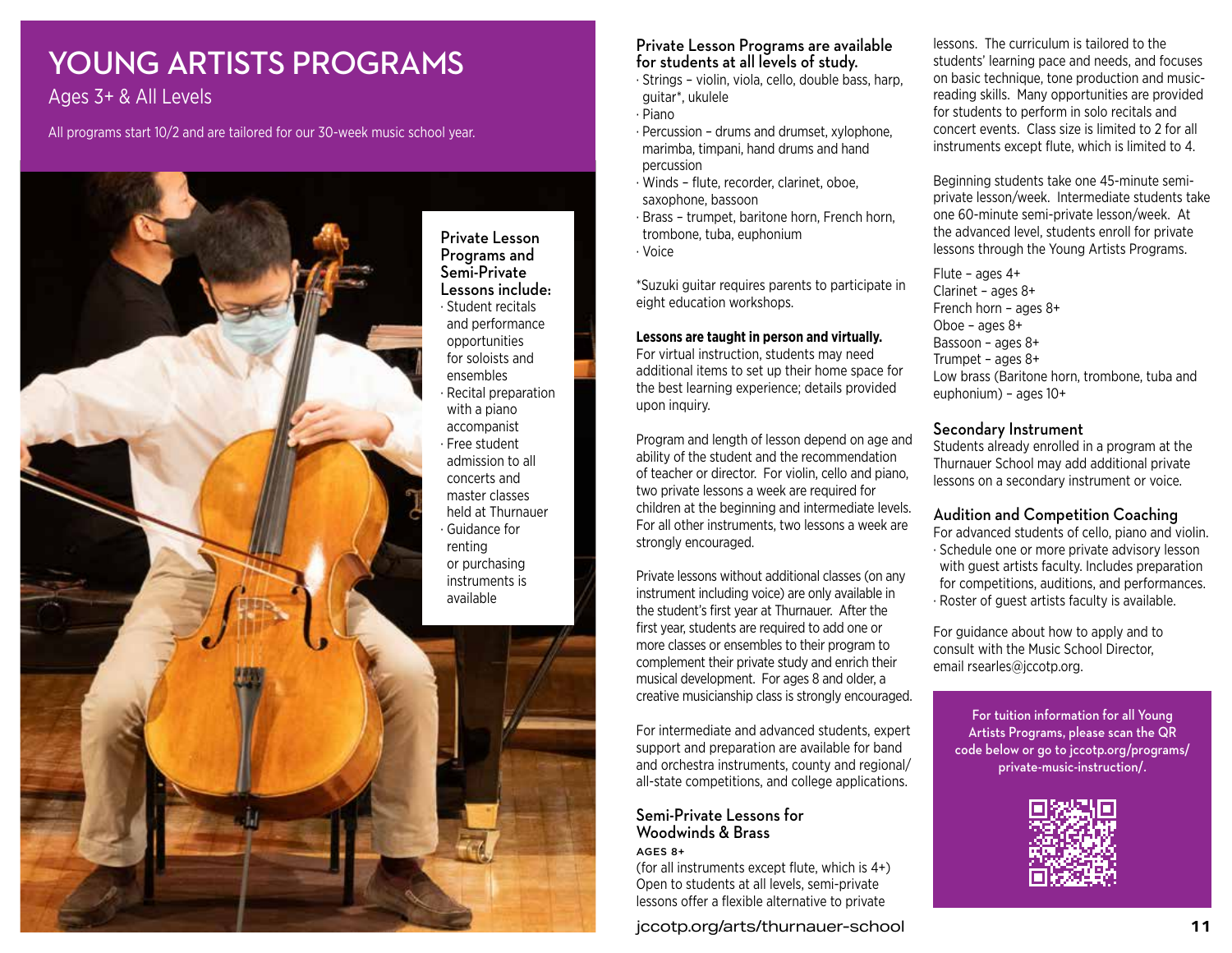

### JAZZ AGES 12+

Advanced students under age 12 may apply. Programs start 10/2. Classes will be held in person.

#### Teen Town Jazz at Thurnauer

Explore the many ways you can learn and play jazz! Available for all instruments.

#### PRIVATE JAZZ LESSONS

CHOOSE: 30-, 45-, 60\*-, 75\*-, 90\*- or 120\*-min. private lesson a week. (\*Can be divided into two lessons per week.) Options for virtual lessons. Students enroll through Young Artists Programs. Guidance for renting or purchasing instruments is available.

All private lesson programs include:

- ∙ Student recitals and performance opportunities for soloists and ensembles
- ∙ Recital preparation with a piano accompanist ∙ Free student admission to all concerts and master classes held at Thurnauer

#### Teen Town Jazz Combo

Play jazz standards in various styles including blues, swing, bebop, Afro-Cuban, modern and fusion in a small group of 4-6 musicians, comprising brass, woodwind and rhythm sections. Students develop ensemble playing and solo improvisation skills, learn how to express themselves and collaborate musically, and memorize songs, melodies, harmonies and chord progressions. Students also learn basic jazz theory: intervals, chords, basic harmonic progressions, voice-leading, scale theory, and form. Students observe, listen to, and learn about historical jazz figures, genres, and styles to provide the basis for understanding the evolution of musical trends and ideas. Minimum 2 years instrumental experience required. Audition required. May be taken on its own or as part of a Young Artists Program.

#### Teen Town Jazz Big Band

Play in a standard big band with arrangements in various styles of jazz including blues, swing, bebop, Afro-Cuban, modern and fusion in a 15-20 piece large ensemble comprising brass, woodwind and rhythm sections. Students develop reading and improvisation skills, with opportunities for section playing, blending, interpretation and soloing. Minimum 2 years instrumental experience required. Audition required. May be taken on its own or as part of a Young Artists Program.



Students enroll in private lessons through Young Artists Programs. For tuition information, please scan the QR code or go to jccotp.org/programs/private-musicinstruction/.

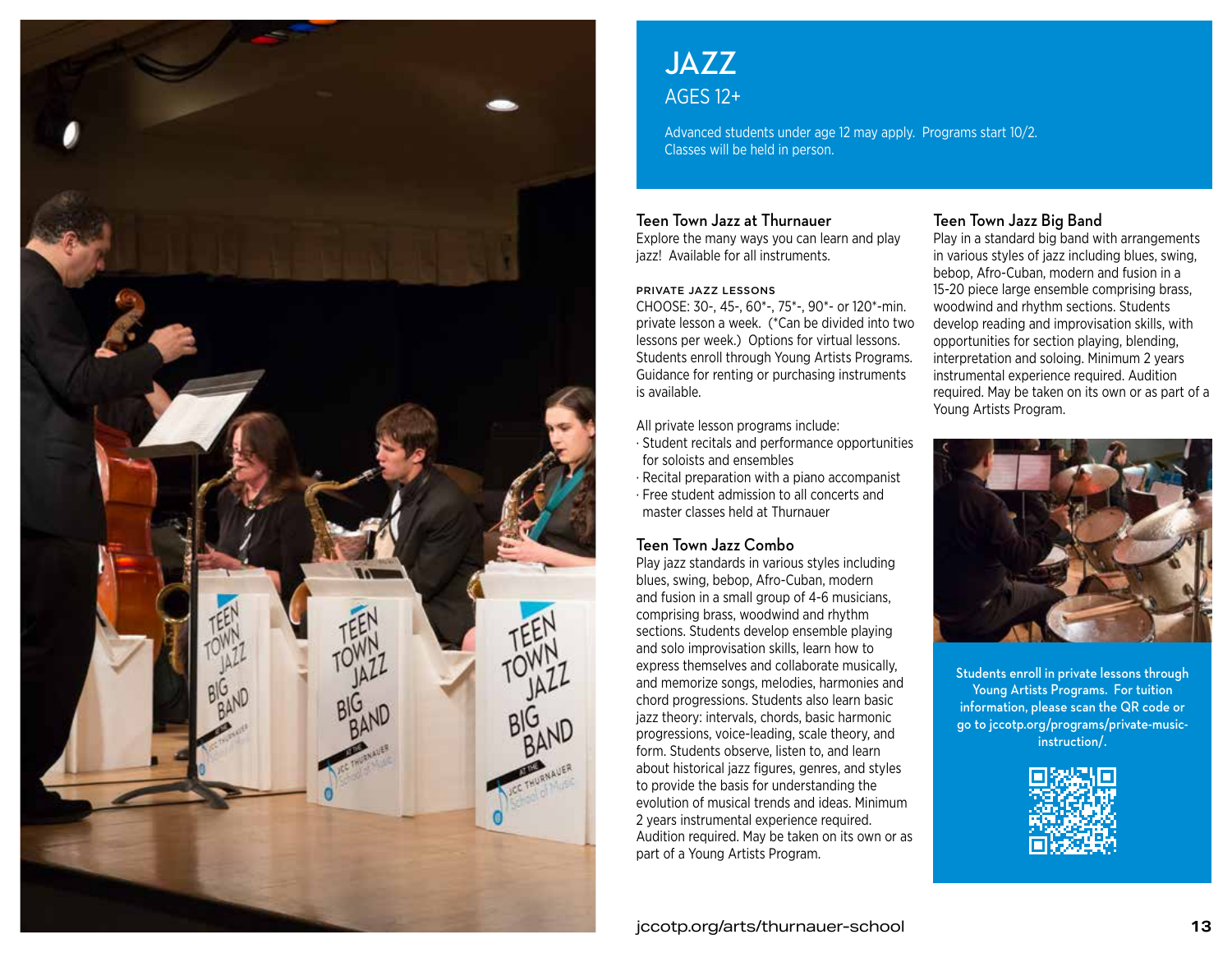### CREATIVE MUSICIANSHIP CLASSES AGES 8+

These classes may be taken on their own without being part of a Young Artists Program. Classes start 10/2 and will be held in person and virtually.



#### Creative Musicianship

Creative Musicianship classes bring together elements of music theory, ear training, and composition in order to further a young musician's understanding of the language of music. Taken alongside instrumental lessons, these classes are designed to develop the whole musician, building skills that both complement instrumental performance and deepen the student's awareness of how music is put together. Please scan the QR code below or go to jccotp.org/programs/theory-composition/ to read a detailed description of each level of a student's development in this graduated and extensive program.

Each music student develops their unique artistic voice when their creative spirit connects with the technical skills required to produce a range of sounds on their chosen instrument. The instrument is the vehicle to tap into the universal language that we call music. In Creative Musicianship, students are guided through a skills-based approach to learning the characters and grammar of this language, which in turn enriches and deepens their engagement with the music they play, listen to, and even compose. Skills such as hearing the sounds of written music before they are played (sight-singing), translating heard sounds into notation (eartraining), and making creative decisions on how to choose and combine sounds (composition) all build a complete musical fluency.

Beginner levels build facility with the essential building blocks of sound, including notes, rhythms, intervals, scales, and triads. Intermediate and advanced levels focus on how those ingredients can combine into larger structures through harmony, form, and modes, while also continuing to develop more advanced rhythmic skills. At every level of the Creative Musicianship curriculum, students are guided to complete creative projects that are unique and personal, with the information they have learned.

#### Creative Musicianship for Guitarists (online only)

Ages 10+ (Including Adults) For intermediate and advanced guitarists (Suzuki Guitar Book 2+)

Prerequisite: Students must be able to identify notes on the staff, clefs, time signatures, and rhythms and understand how sharps and flats work. The completion of Creative Musicianship levels Beginning A through Beginning D is required for Thurnauer students. Students who are learning guitar elsewhere should be proficient in these skills as outlined.

Ever wonder why it helps you as a musician to learn music theory? Does the stuff you know in music theory seem like it has no relevance to learning the guitar? The Creative Musicianship for Guitarists class bridges the gap between theory and how it relates to what you play on the guitar. For example, the student will learn to construct major, minor, augmented, diminished, and seventh chords. They will use this information to find chord shapes in various positions on the fingerboard. Students will also focus on specific problems of harmonic analysis and explore how to analyze the melodic, rhythmic, and harmonic structure of classical guitar music. They will then learn how it relates to building a musical interpretation. Using their understanding of how composers put their works together, they will also compose guitar compositions based on music in the Suzuki guitar books in various styles and periods. The teacher and students will perform these student compositions.

Please scan the QR code below or go to jccotp.org/programs/theory-composition/ for class prerequisites and to register.

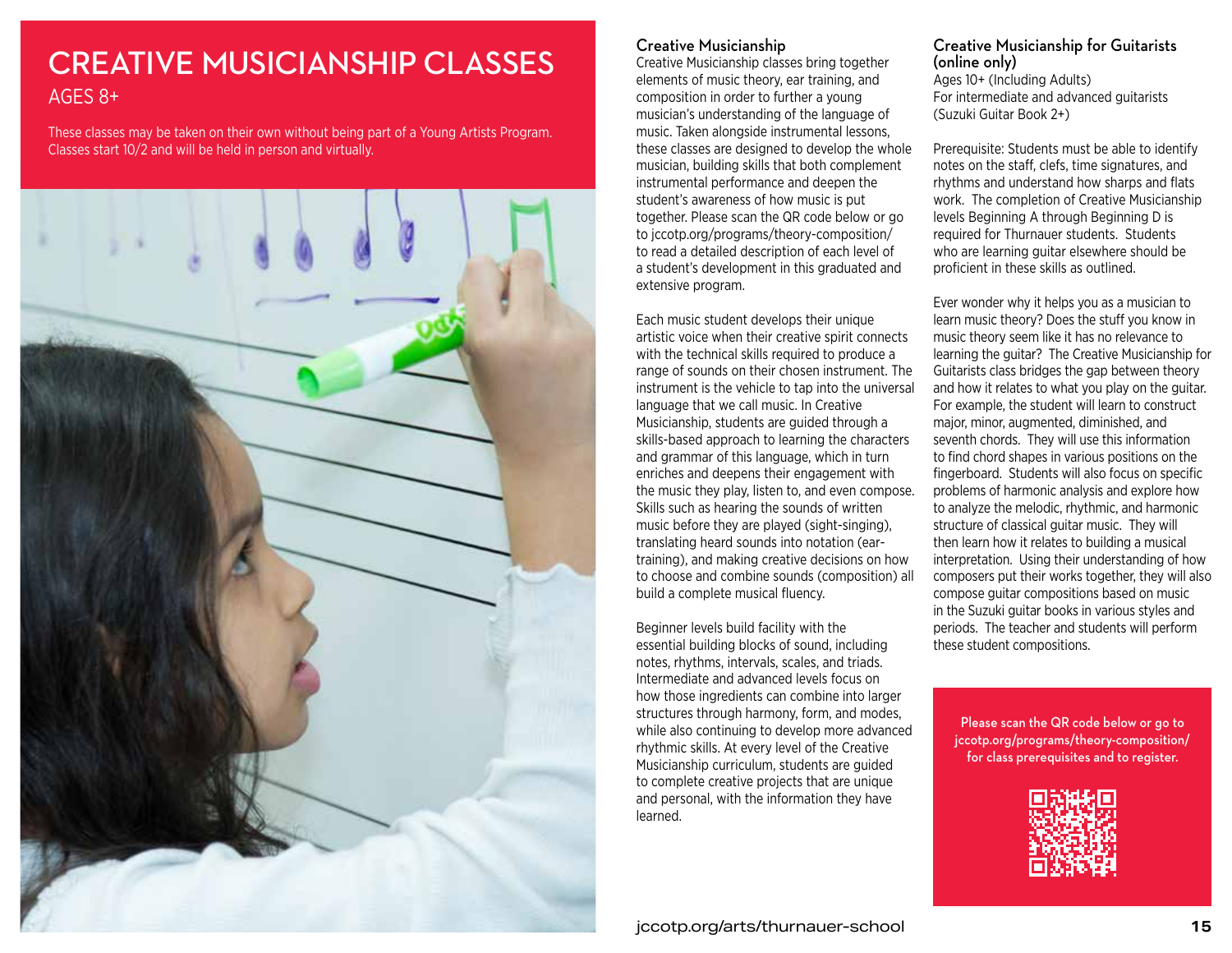

### **COMPOSITION**

These classes may be taken on their own without being part of a Young Artists Program. Classes start 10/2 and will be held in person.

Musical composition is the art of creating original pieces of music. Students will engage in the artistic processes of creating, collaborating and performing their musical ideas based on helpful feedback from the teacher and from their peers. These classes are largely project-based.

#### Sound Kitchen: An Introduction to Music Composition AGES 11-14

Designed to give young musicians the knowledge and confidence to compose their own original music. Students learn about the ingredients that go into a composition and emerge from the class able to invent and write down their creative ideas using traditional and non-traditional notation.





scan the QR code below or go to jccotp. org/programs/theory-composition/. Our offerings change from time to time, so check with us often to see what's available!



**16** jccotp.org/arts/thurnauer-school **17**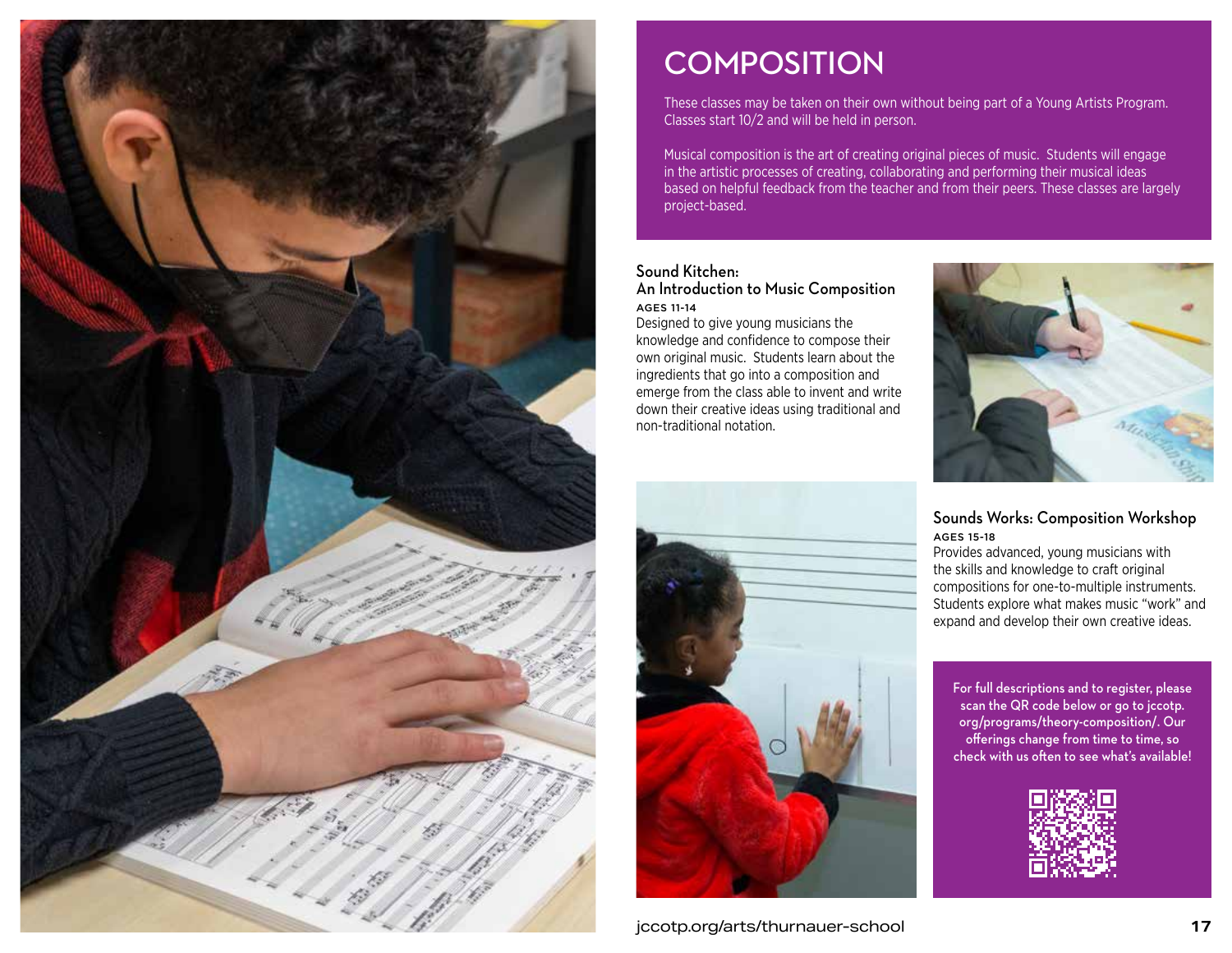### MAKING MUSIC TOGETHER

One or more class or performance ensemble may be taken on their own without being part of a Young Artists Program. Classes and ensembles start 10/2 and will be held in person.

Performance ensembles are by audition. Options to create ensembles for wind and brass instruments are available based on interest.



#### Instrumental Group Classes

Group classes for private-lesson students are a key component of instrumental instruction, including the Suzuki approach. Classes are offered in violin, viola, cello, flute, guitar, piano, saxophone and clarinet.

#### Young People's Chorus @ Thurnauer

Our award-winning YPC@T is an affiliate of the world-renowned Young People's Chorus of New York City. Repertoire ranges from classical and contemporary to jazz and pop. Prelude Choir: AGES 6-9 Concert Choir: AGES 10+ Young Men's Choir: AGES 11+

#### Flute Choir

Exciting practice and performance collaborations for intermediate and advanced flutists in grades 5-8 (Junior Flute Choir), and for advanced flutists in grades 9-12 (Senior Flute Choir). Students enjoy making music together as they explore the challenges of the flute choir repertoire.

#### Percussion Ensemble

Students at all levels of percussion study (older beginners, intermediate and advanced) share melody, harmony and rhythm playing drums, marimba, timpani, hand drums and hand percussion, and improve their overall musicianship.

#### Chamber Music

Study and play some of the most beautiful music ever written. Students learn chamber music while cultivating sophisticated listening skills, individual expressiveness and ensemble cohesion.



### String Camerata

An exciting first orchestral experience for intermediate string players. Students experience the joys of making music and performing together as a group in this small ensemble setting.

#### Thurnauer Symphony Orchestra INTERGENERATIONAL

Students gain a strong understanding of orchestral music and develop their ensemble skills. They perform standard symphonic repertoire, popular selections and contemporary works.

#### Teen Town Jazz Ensembles

Explore the many ways you can learn and play jazz in small-group (Teen Town Jazz Combo) and large (Teen Town Jazz Big Band) ensembles! Available for all instruments.

#### Ensemble X - Contemporary Music AGES 13+

Students explore contemporary music creation through composition, improvisation and performance. The program focuses on the creation of new music through collaboration between student instrumentalists and student composers.

#### NEW! Video Game Music Ensemble AGES 13+

From orchestral melodies to 8-bit chip tunes, jazz and more, students engage in the music they love and recognize from video games and expand their understanding of rhythm, harmony and composition.

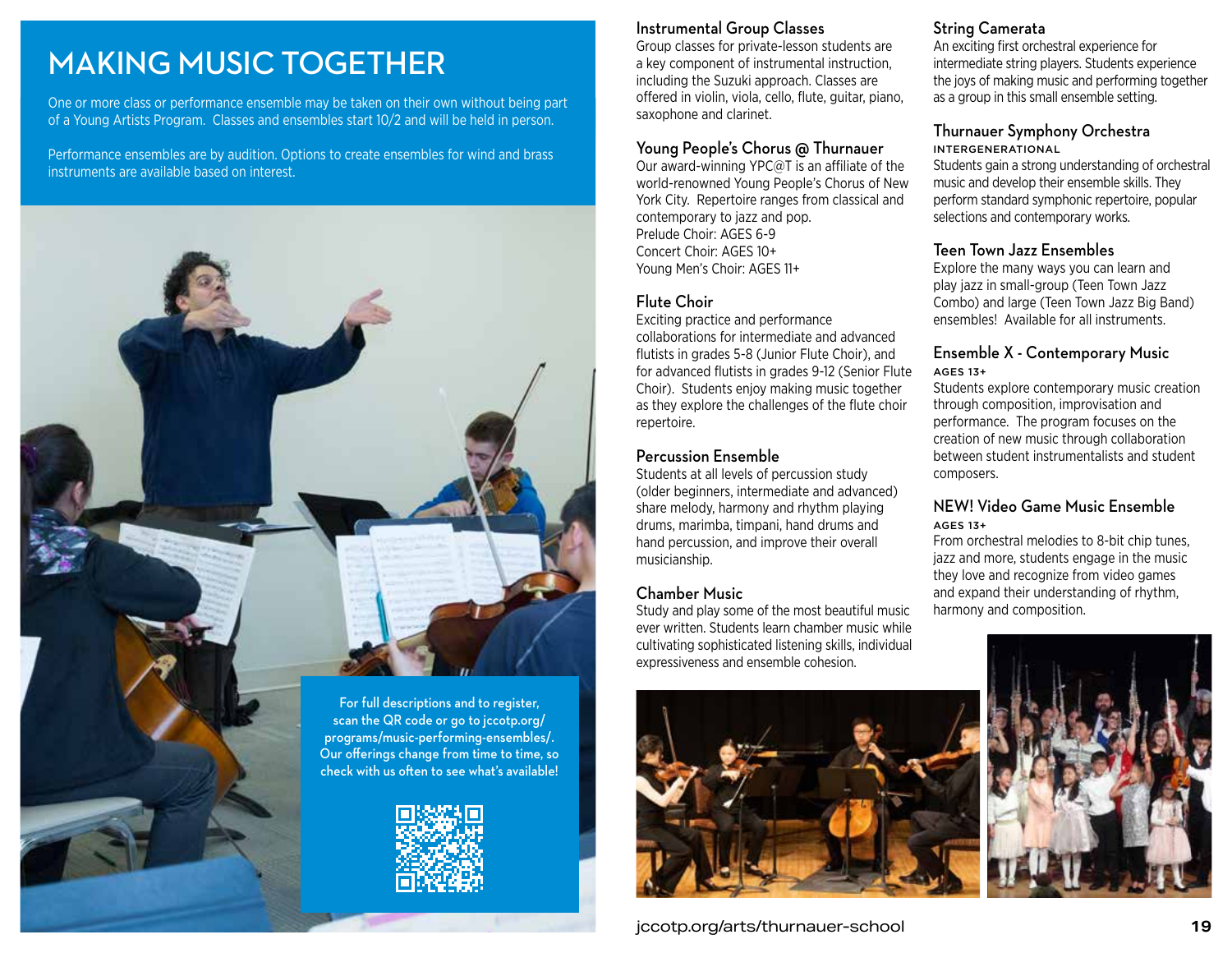

### ADDITIONAL OFFERINGS

These classes may be taken on their own without being part of a Young Artists Program. Classes start 10/2 and will be held in person.

#### Advanced Piano Seminar

Open to advanced-level pianists, this class provides a deeper understanding of performance issues, musical structures, and the infinite possibilities that go into interpreting piano literature.

#### Piano for Non-Pianists

Experiencing the keyboard provides a better understanding of musicianship overall and how music is put together. Recommended for instrumental students and singers at the elementary or intermediate level.

#### NEW! Advanced Cello Class

Open to intermediate and advanced-level cellists by audition, this class covers technique and effective practice habits, and provides opportunities for performance and ensemble playing.





#### Viola for Violinists

Playing the viola is a valuable skill for violinists and provides additional opportunities for ensemble participation. This class is available to violinists who have completed Suzuki Book 3.

#### Music for Families Who Homeschool

Are you looking for a music teacher for your homeschool family co-op? Meet with Thurnauer's exceptional music educators and let us provide music classes virtually or in person for the children in your homeschooling group! We can teach all ages and will work with your co-op to design a program that meets the educational needs of your children. For more information, email ebrondolo@jccotp.org.

For full descriptions and to register, scan the QR code or go to jccotp.org/programs/ instrumental-group-classes/. Our offerings change from time to time, so check with us often to see what's available!

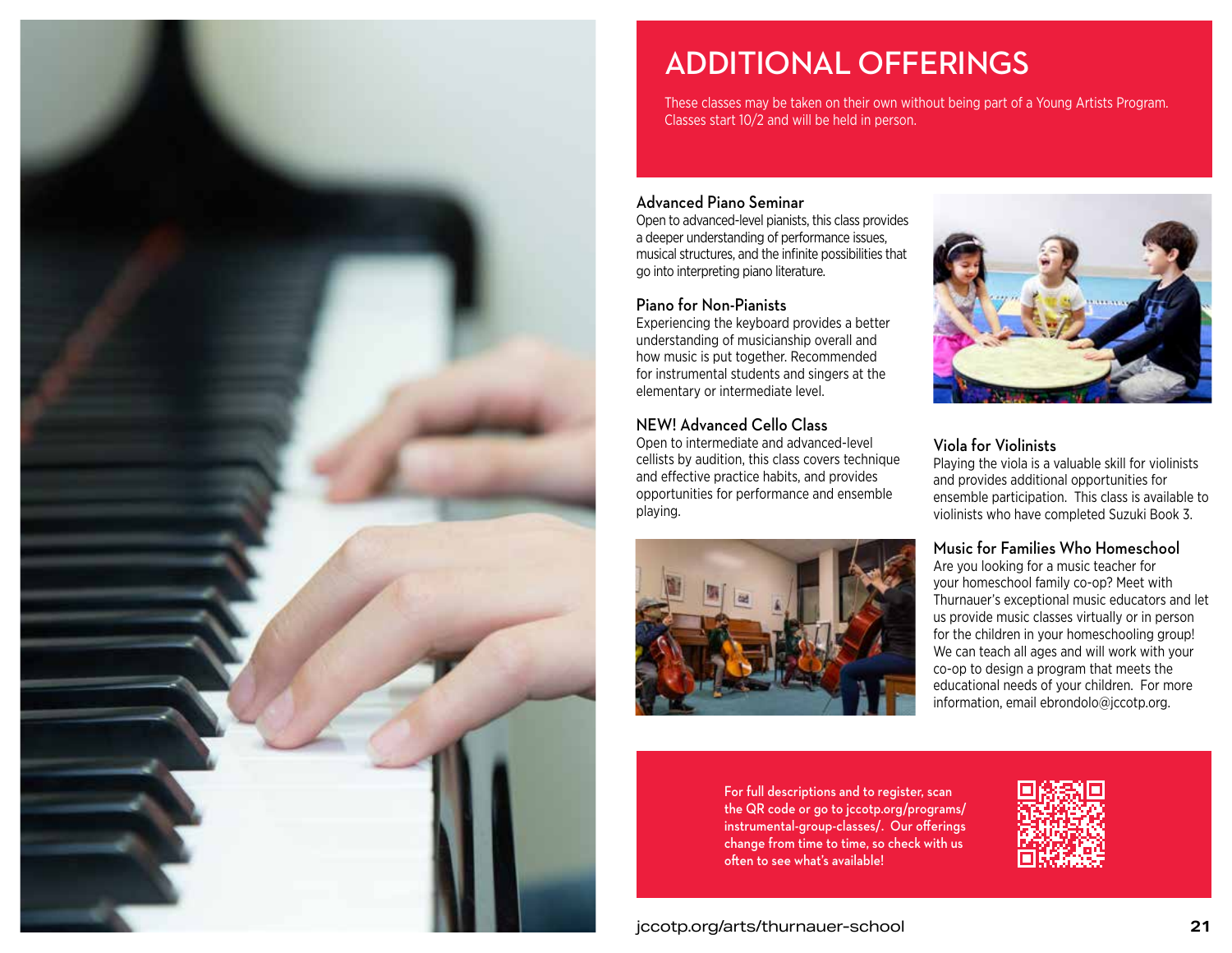

### MUSIC FOR ADULTS

#### Private Lessons

Students may enroll for a package of 10, 20 or 30 lessons. Instruction is available in all instruments and voice, as well as creative musicianship and composition.

#### Beginning Piano for Adults

Ideal for adults who have always wanted to play the piano and are ready to begin or who want to hone the skills they have already learned.

#### Design Your Own Program!

Have an idea for a class? We would be pleased to organize a program for you and your friends. Past courses have included ukulele for beginning students and group voice for the study of vocal technique. We have formed ensembles for jazz players and coaching sessions for chamber musicians. Start your musical journey with us! Contact Dorothy Roffman, Director of the Thurnauer School, at droffman@jccotp.org.

#### Music Appreciation

For information on music appreciation classes, please contact the JCC Adult Department at 201-408-1457.

Creative Musicianship for Guitarists INTERGENERATIONAL (See page 15 for description.) Taught online only.

Thurnauer Symphony Orchestra INTERGENERATIONAL (See page 19 for description.)

#### SHIRAH Community Chorus

One of the largest independent Jewish choruses in the United States performing Jewish repertoire in Hebrew, English, Yiddish and Ladino, in three and four parts.

For full descriptions and to register, scan the QR code or go to jccotp.org/thurnauer.

Our offerings change from time to time, so check with us often to see what's available!



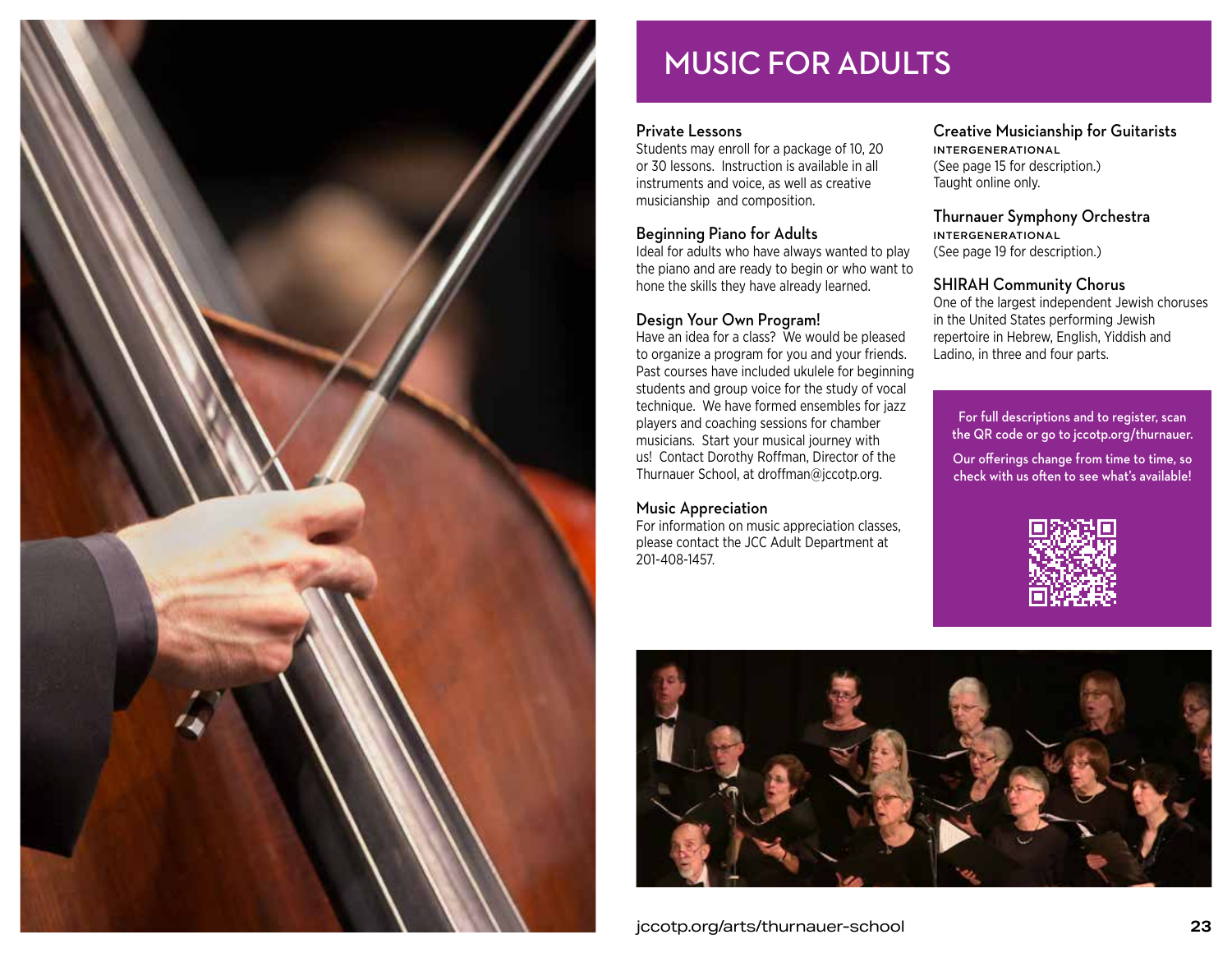

### GUIDE TO ONLINE REGISTRATION

#### NEW MUSIC SCHOOL FAMILIES

To Enroll in a Private Lesson Program: All students new to the school must first meet with the music school director prior to enrollment. Once you have met, you will be given instructions for creating your account, enrolling in your program, and setting up a payment plan.

#### To Enroll in Classes without Private Lessons:

All classes, groups, and ensembles can be enrolled in directly on the JCC website. Scan the QR code below or go to the website, jccotp.org/ arts/thurnauer-school/. Then, scroll down and click on one of the categories of music school programs. Scroll down again for descriptions of offerings in that category; click on the Register button, which will take you to the Registration page. On the Registration page, click on Enroll. For courses with more than one option, first click on Option and the Day of the Week and click on Enroll for your choice. ∙ If you already have an account with the JCC,

- log in and complete the enrollment step by step.
- ∙ If you do not have an account, click on Create Account, and add the information for the person who will be taking the class.

If you will be enrolling more than one child, or if your child will be taking more than one class, please contact the music school office, so we can help you enroll while receiving the appropriate discounts.

#### RETURNING FAMILIES

All returning families will receive individualized recommendations for 2022-23, based on feedback from your teachers. A link will be provided for you with instructions to enroll in your program. Please refer to these recommendations as you plan for next year. If you need further guidance with your program, please request a meeting with the music school director. Once you are enrolled, changes can still be made upon consultation with the director, without penalty.

#### DEPOSIT AND REGISTRATION FEES

Each student taking a private lesson program must pay a refundable \$100 deposit plus a non-refundable \$60 registration fee. (For returning students, the registration fee after July 15 will be \$85, and after August 15 will be \$110.) In addition, each family must pay a refundable \$30 parent association fee.

Students taking a class, group, or ensemble without private lessons must either pay a \$75 deposit or pay the tuition in full.

Financial assistance is available to families demonstrating documented need. Scan the QR code below or go to jccotp.org/arts/thurnauerschool/ and scroll down to About Thurnauer and click on Financial Assistance.



#### QUESTIONS

Email diatovsky@jccotp.org for help in registering and enrolling. Email rsearles@jccotp.org to meet with the music school director or for guidance about scheduling.

**24** jccotp.org/arts/thurnauer-school **25**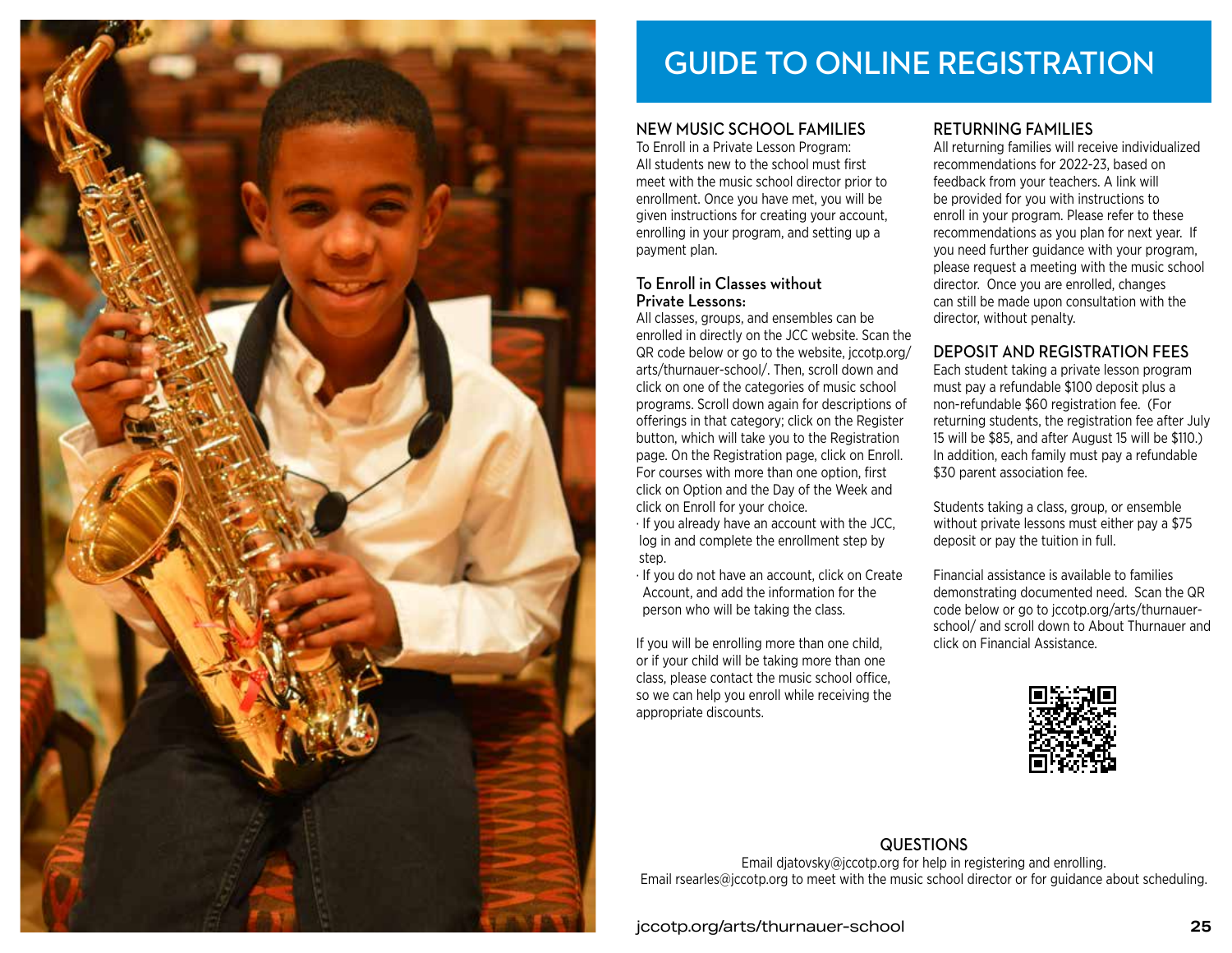### TERMS AND **CONDITIONS**

#### TUITION POLICIES

To be eligible to enroll in the JCC Thurnauer School of Music, a family must be current with payments for all JCC programs or services and not have any outstanding balances.

Tuition for the school year (30 weeks) or semester (15 weeks) may be paid by cash, check or credit card. For credit card payments, a processing fee of 3% will be added to each payment. Tuition for the school year (30 weeks) may also be paid with a series of up to eight equal electronic payments (September-April) deducted automatically from your bank account or by credit card (forms available in Music School office and online at www.jccotp.org/ music-schoolregistration).

Any returned payment will incur a \$25 fee. Once the semester has begun, a \$10 administrative fee will be charged for each change of class or program that has not been recommended by the instructor or school.

In order to start a semester, families must either make full payment OR arrange for a payment plan.

For students enrolling after the school year has begun, tuition will be prorated.

#### **SCHOLARSHIPS**

Scholarship applications with all necessary documentation must be submitted by June 15 for returning students and August 15 for new students. Incomplete applications will not be considered. Scholarship forms are available for download at www.jccotp.org/music-school@ registration.

#### TUITION DUE DATES

Tuition must be paid in full or a payment plan must be established by August 31.

Semester payments where offered must be paid in full by August 31 (first semester) and January 2 (second semester).

Students enrolling after the beginning of the school year may arrange for a monthly payment plan ending in April.

#### WITHDRAWALS

If you need to withdraw from a program, class or ensemble, you must notify the Music School Office in writing.

Notifying the teacher of the intent to withdraw is not sufficient.

#### **REFUNDS**

Students who withdraw prior to the end of the fifth week of classes are eligible for a prorated tuition refund based on the date the written notice of withdrawal is received by the Music School.

Withdrawals after the fifth week will be refunded as follows:

On or before December 15: 50% refund On or before March 15: 25% refund Students who withdraw after March 15 will not receive a refund.

#### LESSON LOCATION

All private lessons taken in person are held on the premises of the JCC or other off-campus space officially designated by the JCC.

#### ACCESSIBILITY STATEMENT

The Kaplen JCC on the Palisades ႜႜႜ႞ၟ strives to be an inclusive community. If you require special accommodations, please contact Shelley Levy at 201.408.1489 or slevy@jccotp.org to discuss your needs and how we may be able to support your participation.

#### MAKE-UP POLICIES

I. Student cancellations

- a. If a student needs to cancel a lesson, the family should notify the teacher directly as soon as possible. If feasible, absent students should take their lessons at the scheduled time via video link. If not feasible, teachers will do their best to make up private lessons canceled by students but are not obligated to do so. Missed lessons that cannot be rescheduled are not eligible for refund.
- b. Teachers of private lessons will make up:
- i. One private lesson per year for lessons missed due to performing in the Sandra O. Gold Founder's Day Concert, and
- ii. One private lesson missed due to participation in a group performance or rehearsal (e.g. chorus, orchestra)
- c. Other than the exceptions under "b" above, if a student chooses to participate in an outside concert or rehearsal which conflicts with a private lesson, he or she will forfeit the lesson, and the lesson will not be made up.
- d. Students will be permitted to leave any rehearsal to attend a scheduled private lesson and then return to the rehearsal.
- II. School cancellations
	- a. If a teacher needs to reschedule a lesson for any reason, he or she will do so in consultation with the family to arrange a date and time that is mutually convenient.
	- b. Lessons and classes cancelled by the school due to weather or other events out of our control will be rescheduled. We will do our best to reschedule at the same time and day of the week.

#### PHOTOGRAPHY/VIDEO RELEASE

By participating in JCC Thurnauer School of Music programs, or by attending events, parents and students grant permission for photographs and other images of the student to be used by the Music School for publicity purposes, and to illustrate the Music School's programs. These images will not be distributed, sold or used beyond the Music School's promotional or inschool curriculum and professional development activities. Parents who do not want their children's photographs or video images to be used by the Music School must notify the Music School in writing